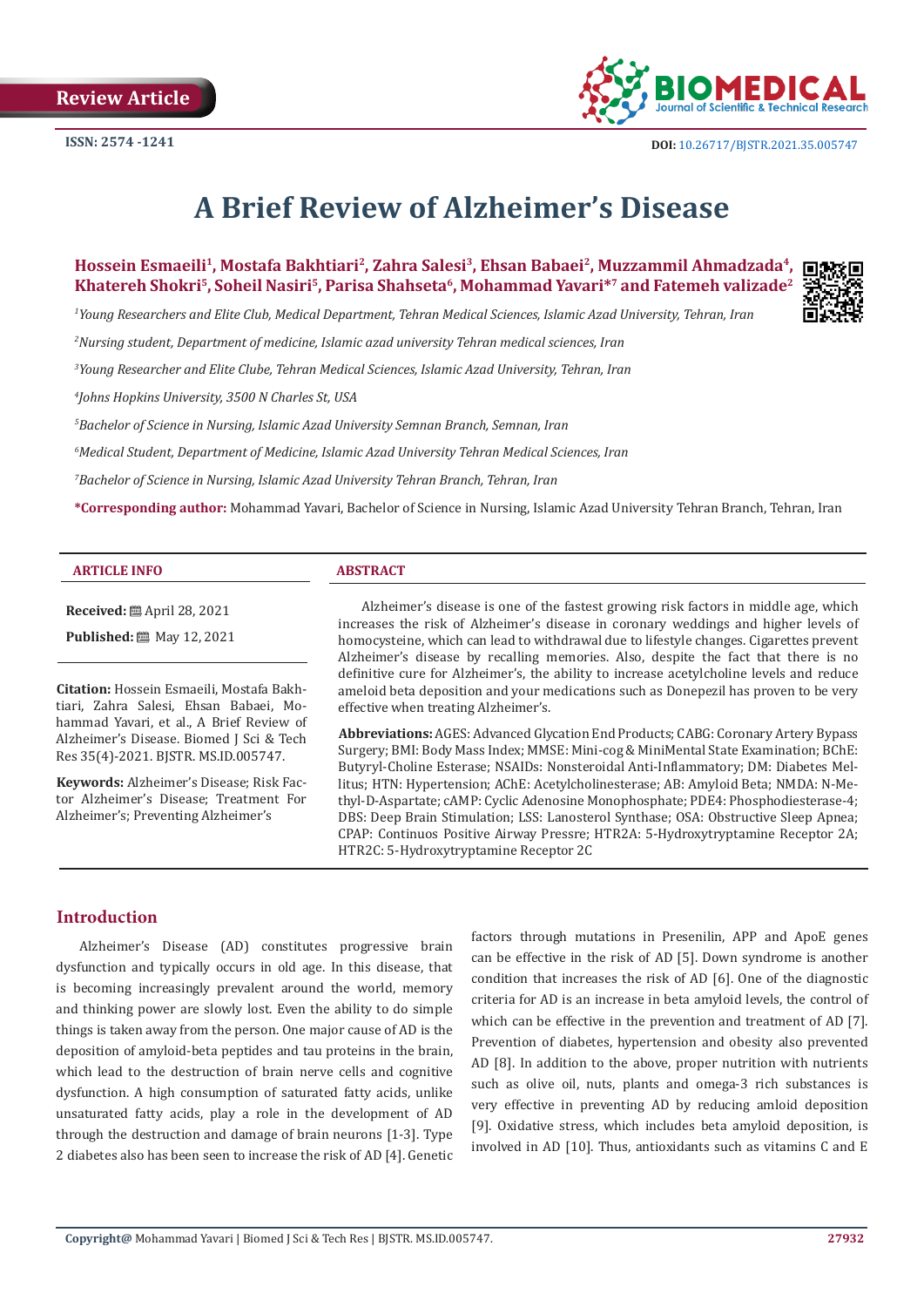can reduce stress and prevent AD [11]. NMDA receptor antagonists, as well as cholinesterase inhibitors, can be used to treat AD [12,13]. BACE1 receptors cause synaptic disruption of neuronal function. The use of drugs such as verubecestat and elenbecestat, which inhibit BACE1 receptors, has an effective role in the treatment of AD [14]. People can also increase the life of neurons and prevent AD to some extent by consuming vitamin E, which plays a vital role in reducing stress [15].

# **Diabetes, Coronary Artery Disease, and High Levels of Homocysteine Increase the Risk of Alzheimer's Disease by Increasing the Deposition of Amyloid Plaques and Tau Protein**

Factors such as cardiovascular disease, hypertension, and coronary artery gene play a part in the development of AD. Heart failure, atrial fibrillation, dysfunction of the heart and structure reduce the blood flow to the brain and damage nerve cells in the brain [16]. One of the most important risk factors are cerebrovascular accidents (strokes), which increases the risk of Alzheimer's disease through cerebrovascular injury and cerebral ischemia [17]. Advanced glycation end products cause the formation of amyloid plaque deposits and tau proteins in the brain (AGES) and also increase beta-amyloid production and phosphorylation of tau proteins in the brain by disrupting insulin signals [18]. Cardiac surgeries, such as CABG and coronary artery bypass grafting increase cerebral hypoperfusion due to cerebral hypoperfusion [16]. The coronary artery gene is also a risk factor for Alzheimer's. Excessive expression of amyloid precursor proteins leads to the deposition of beta amyloids and tau protein and the formation of nerve nodes in the brain [19]. Strokes lead to dysfunction of the blood-brain barrier and ischemia in the brain, which is accompanied by an increase in beta amyloid in the brain and hyperphosphorylation of tau proteins in the brain. Strokes are the most important risk factors for Alzheimer's and 20% of strokes Are caused by heart disorders [20]. Hypercholesterolemia and hyperhomocysteine increase the risk of Alzheimer's disease [21]. Hypercholesterolemia increases cholesterol and its role in crossing the blood-brain barrier plays a role in increasing beta amyloid deposition. By affecting the brain, it increases the incidence of Alzheimer's. High cholesterol levels also contribute to cardiovascular disease. High cholesterol levels in middle age are also an important risk factor for late-onset Alzheimer's disease. High levels of homocysteine lead to cerebrovascular disease and stroke and vascular endothelium.

The brain is damaged, thus depositing amyloid peptides in the brain and doubling the risk of Alzheimer's disease. Smoking is an important risk factor for cardiovascular disease and its effects on cerebrovascular damage and destruction. It linked to nearly 14% of Alzheimer's cases worldwide [22]. Coagulation abnormalities such as increased coagulation, increased thrombin production and low anticoagulant response, cause venous thrombosis and thus increase the risk of stroke as well [23]. Inflammatory factors cause vascular atherosclerosis and atherosclerosis. Due to the passage of inflammatory factors through the blood-brain barrier, they cause blood-brain barrier disorders and activate microglia, which increase the accumulation of beta-amyloid in the brain and tau protein, resulting in neuronal destruction [24]. Additionally, age is known to be the strongest risk factor for Alzheimer's disease [25]. According to recent studies, the prevalence of Alzheimer's is higher in women than men due to less cognitive differences in women, differences in specific sex hormones, and estrogen levels versus testosterone levels [26].

Lifestyle has a significant effect on the risk of Alzheimer's disease. Decreased physical and mental activity is associated with an increased risk of dementia. Physical activity has neuroprotective effects and reduces atrophy of the brain in the hip area. Mental activities, including education, higher education, job complexity, activity, and leisure such as brain games increase cognitive reserve [27]. A diet high in saturated fatty acids increases the risk of AD, while unsaturated fatty acids such as omega-3s reduce the risk of heart disease, thus reducing the risk of AD. Eating fruits, vegetables, legumes, grains, and unsaturated fatty acids reduce the risk of AD due to the antioxidant properties of vitamins A, B, and C due to their protective effects on brain neurons against oxidative stress [28]. Obesity accelerates ageing in the brain and increases vascular pathways and nerve damage in the brain [29]. High alcohol consumption causes cerebrovascular disease and vascular dementia and increases cholesterol levels while reducing fibrinogen and thrombotic factors [30].

# **Factors Such as Quitting Smoking, Walking and Taking Antioxidants to Reduce Oxidative Stress are Very Effective in Preventing Alzheimer's**

AD is a common form of dementia [31], a progressive and persistent neurological disease and degenerative disorder that affects large areas of the brain, like the cerebral cortex and the hippocampus. Dementia has an average disease duration of 8 to 10 years and an average age of 80 years, with experts predicting that the disease prevalence is likely to triple by 2050 [32]. Physiological symptoms begin 20 years before clinical signs and the criterion for diagnosing the disease is an increase in extracellular amyloid-beta (AB) [31]. Women are more susceptible than men, with experts having confirmed the possibility of prevention [32,33]. One of the preventive interventions is non-steroidal anti-inflammatory drugs. Such efficacy of low-dose naproxen has been investigated to prevent disease progression [34]. Exacerbating risk factors include HTN, genetics, DM obesity, hyperlipidemia, depression, smoking and low education [35,36]. The main factor is old age and prevention of AD can help increase prevention by 10 to 20%. There is also a need for lifestyle changes and planning for long-term care and screening in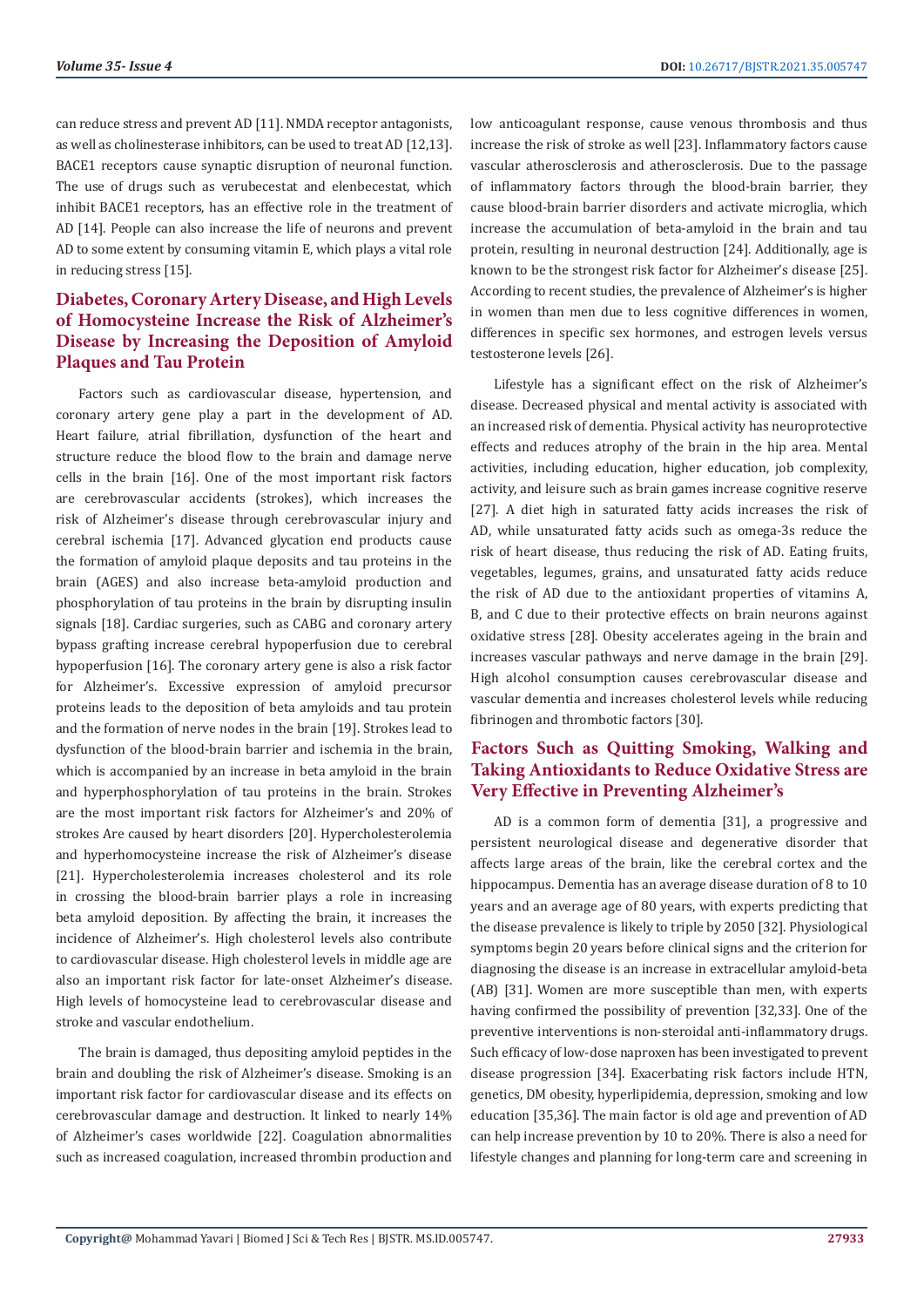order to improve the condition or prevent it [37]. In contrast, antiamyloid drug therapies have failed to produce significant results combatting AD or dementia [38].

The level of amyloid-beta deposits is completely regular [39] and any changes in the prevention and prevention of symptoms advanced AD is effective [40]. One of the effective factors in preventing type 2 AD is antioxidant treatments such as substances like manganese and selenium [41] that block the penetration of mitochondria [42]. Some studies have examined estrogen as a potential factor in prevention in women [43]. Risk of disease per year of education is reduced by 17% [44]. There is an effective link between smoking and AD. More specifically, smoking two packs increases the risk of cognitive impairment during the day compared to half a pack.[39] Also, quitting smoking reduces oxidative stress and reduces the risk of AD [45]. Sleep disorders such as reduced nighttime sleep, nap daily awakening and sleep cycle inversion have a direct impact on AD, and improved sleep conditions reduce the likelihood AD [46]. Depression may be one of the early signs of Alzheimer's pathology and antidepressant treatments may be non-existent. Directly reduces the risk of AD [38]. A promising non-pharmacological approach to control and the formation of AD musical symptoms therapy is a kind of sensory stimulation that creates a response as well as the accompaniment of music with the recollection of memories and feelings of impact.

It is a safe and effective method [47]. Physical exercise reduces dementia and improves cognitive function and reduces the incidence of AD by around 50% [48]. Research has also shown that 85 minutes of walking per week reduces the risk of AD by 40% [49]. Hypertension is also a known cause of AD and treatment with antihypertensive drugs reduce the risk of AD by 38%. Oxidative stress is the first feature of the AD brain and In fact, it is the raw material of the disease and is a gradual and long process that causes the deposition of amyloid B and the formation of fibrous nerve nodes. Beta-carotene, retinol, and urate are other nutritional oxidants, but high doses are ineffective. There are some dietary strategies for prevention that are considered due to their high effectiveness and low side effects [33]. Also, diet modification and the use of vitamins B12, E and omega-3 [50] and minerals such as iron and Aluminum [51] can reduce the risk of AD factors. Some supplements, such as fatty acid supplements, have effects in preventing symptoms [52]. One of the best diets is the Mediterranean diet [53] with the consumption of vegetables and fruits [54]. Research has shown that some probiotics and prebiotics are effective in delaying the onset of the disease [55].

# **Is there an Effective and Reliable Treatment for Alzheimer's?**

There are three categories of Alzheimer's disease, including mild, moderate and severe, based on clinical criteria, patient Age, MiniMental State Examination (MMSE) or (Mini-cog) and

functional behavioral testing [56]. With age, genetic factors play the most important role in disease progression [57]. Accordingly, with the ipscs (Induced Pluripotent Stem Cell) method, the neurons of the infected person were connected to their neural ancestors, and thus the pattern of disease progression is determined, which is very effective in initial treatment and diagnosis [58]. If diagnosed before the onset of clinical symptoms, the effect of the drug is much greater [59]. Although there is no definitive strategy for the treatment of Alzheimer's Disease (AD) [60] cholinesterase inhibitors in combination with an NMDA (Memantine) inhibitor are among the first line of treatment [61]. Serotonin receptors are involved in the cognitive process and protection of nerve cells by increasing the secretion of amyloid precursor (APP) and stimulating the cholinergic process, so serotonin-receptor agonists may also have a potentiating effect.

The best time to treat Alzheimer's is before symptoms occur. The treatment process uses different therapies, most of which require more testing and research. In the pathogenesis of Alzheimer's disease, amyloid plaques have the greatest impact and the first factor in the pathogenesis of AD is Ab-42, which is most associated with the pathogenesis of AD, which causes Memory loss and activation of microglia, synaptic degradation, and oxidative damage. Production of Ab and intoxication through vascular effects is effective and vitamin B intake leads to a decrease in homocysteine. RAGE immunoglobulin is regulated in AD by affecting microglia and hippocampal cells and the amyloid binds to this receptor and may be active. The formation of the amyloid cascade eventually leads to neuronal death. Cholesterol-lowering factors, which inhibit the formation of beta-amyloid, are a factor in the treatment and prevention of AD. The use of estrogen is not effective in improving the disease and is not recommended in postmenopausal women. Anti-inflammatory drugs are also mainly involved in primary and secondary prevention trials [62] and may reduce the risk of AD. The importance of NSAIDs or non-steroidal anti-inflammatory drugs in their anti-inflammatory properties [63].

By inhibiting amyloid precursor degrading enzymes (APPs), Notch protein is also inhibited. The notch is an integral membrane protein that is involved in the hematopoietic function and embryonic development [64] and in the structure of cell receptors and lymphoid structures. And erythroid is involved [65]. Amyloid precursor protein (APP) is broken down by two enzymes, g-Secretase and b-Secretase, with lengths of 37 to 42 amino acids. The major amyloid plaques are Ab-40 and Ab-42 [66]. Deposition of abnormal proteins in the hippocampal cortex, including Ab and TAU, causes neuronal destruction [67]. Lanabecestat is an oral BACE (Beta-Secretase) inhibitor that prevents the accumulation of beta-amyloid and is used in patients with mild Alzheimer's disease and those who have recently had it but has no effect on improving or reducing the loss of cognition and function in patients. g-Secretase enzyme inhibitors with gastrointestinal symptoms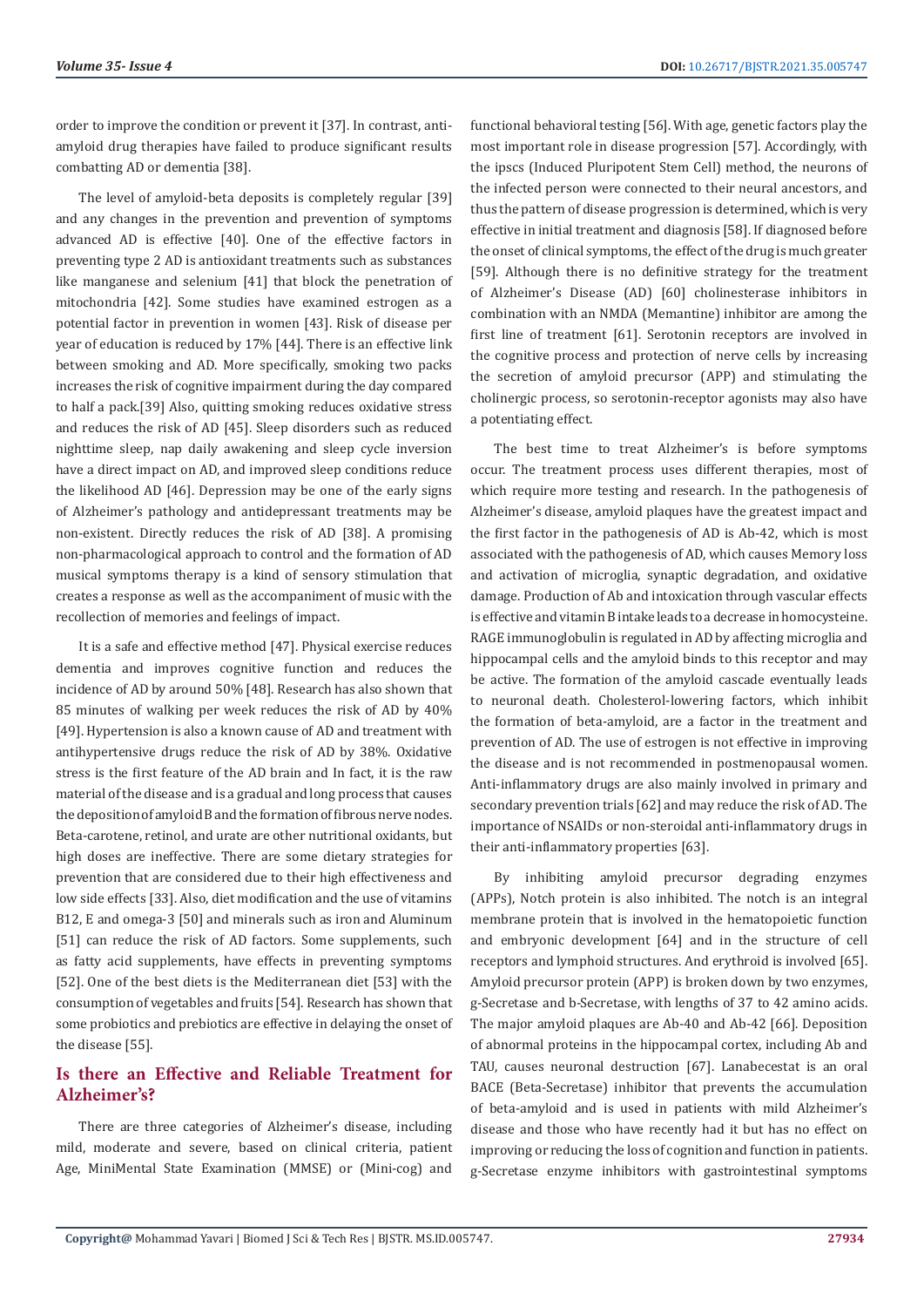include diarrhoea and gastrointestinal bleeding due to inhibition and degradation of Notch protein. The b-Secretase enzyme has the first proteolysis pathway on APP [68]. G-Secretase inhibitors with a lower percentage of Notch inhibition can be used to inhibit AG production [69]. With the destruction of acetylcholine neurons by Ab deposition, the level of acetylcholine decreases, so the main focus of AD treatment is to increase the level of acetylcholine by inhibiting its degrading enzyme, which is associated with high-cost treatment. Tacrine was the first drug in the AChE inhibitors. Which is now removed from the treatment protocol due to liver damage and is less effective [70].

In order to increase acetylcholine, acetylcholine hydrolyzing inhibitors are used in mild to moderate advertisements, including Donepezil with ionic nature, Rivastigmine and physostigmine with astringent nature [71], and Galantamine. New beta and gammacarbonyl derivatives are potent as anti-Alzheimer's drugs that protect neurons and have a greater inhibitory effect on Butyryl-Choline Esterase (BChE) than the AChE enzyme. And can be used in conditions of nerve damage in Alzheimer's disease [72]. With a defect in cholinergic activity, with a decrease in acetylcholine and due to its role in short-term memory, the symptoms of the disease appear. Eventually, neuronal death begins. Treatment with Donepezil at the appropriate stage is associated with positive effects on the modification of cholinergic activity [73]. In longterm treatment with Donepezil ⅔ patients recovered or remained unchanged for at least six months and after one year 6%, and after three years, 3% of patients recovered or remained unchanged [74]. If Donepezil is used in combination with Memantine, better results will be seen than when used alone [75].

Memantine is used in the late stages of the disease in moderate to severe conditions and is well tolerated in the body and produces better behavioural symptoms [76]. Treatment with Galautamine, a cholinesterase inhibitor, reduces the cost of treatment by delaying FTC (full time care) in addition to therapeutic effects [77]. Rivastigmine inhibits both AChE and BChE (the major hydrolyzers of acetylcholine in the brain) but has more side effects than Donepezil [78] and is effective in treating mild to moderate Alzheimer's [79]. GSK-3 enzyme plays a role in the pathogenesis of AD by inhibiting synapse flexibility and disrupting neuronal conduction and production of the amyloid peptide through degradation of amyloid precursor protein (APP) [80]. Therefore, inhibition of this enzyme by lithium and protein kinase B and other kinases can be therapeutic goals of AD [81]. Lithium is useful in improving longterm disease progression by reducing Ab-42 in CSF [82]. Overactivation of glutamate damages nerve cells and activates NMDA receptors at low concentrations. Over-activation of the NMDA receptor causes cell death, and if the NMDA receptor is depleted or overused by Mg2 + ions. Stimulated synaptic flexibility is impaired.

This glutamate binds to both NMDA and AMDA receptors and blocks Mg2 + NMDA receptors to reduce its activity. Continuous activation of NMDA receptors is associated with the influx of Na ions into the cell and reduced membrane potential Ca ions It enters the cell through the NMDA receptor channel and initiates a number of enzymatic processes that are involved in stabilizing and increasing synaptic power, which increases the sensitivity and activity of the receptor. With the continued influx of Ca ions, nerve cell damage occurs. Poisoning is a process of stimulation, which occurs after glutamate overdose and is effective in stroke and AD. Magnesium ion inhibits NMDA receptor, thus with increasing NMDA receptor activity, magnesium ion decreases, which impairs synapse flexibility and requires a suitable replacement such as Memantine is in Memantine Prevents pathological activation of the NMDA receptor. Suppresses synaptic dysfunction and improves learning. Protects neurons and provides flexibility to repair neurons. Creates TAU (hyperphosphorylated nerve-fibre node) by interfering with microtubule accumulation. Pathological AD is TAU with similar effects to plaque Ab and insoluble hyperphosphorylated deposition in neurons causing neural network destruction.

TNF disrupts the hemostatic mechanism and synapses, thus playing a role in the pathogenesis of AD, so its inhibition can be targeted by treatment with Etanercept with a different approach (due to high molecular weight and lack of CSF penetration) in the structure or Transfer it [83]. Lecozotan and Xaliproden are serotonin 5-HT1A receptor agonists that are effective in the mild to moderate phases of the disease. Tramiprostate binds to beta-amyloid to prevent plaque formation. Non-steroidal antiinflammatory drugs (NSAIDs) that prevent the formation of amyloid plaques by an unknown mechanism. Bapineuzumab is a human monoclonal antibody against amyloid-beta that is not widely used. Vitamin E with its antioxidant properties, can be associated with mild to moderate Alzheimer's It is prescribed with AChE I but is contraindicated in people with cardiovascular problems or a history of warfarin use . This vitamin can slow the progression of the disease in the early stages of the disease [84] but is ineffective in the treatment of Alzheimer's [85].

Rolipram is a phosphodiesterase four inhibitor (PDE4 inhibitor) that prevents the breakdown of phosphodiesterase 4 in cAMP and thus controls the inhibitory effects of amyloid-beta on synapse function for a long time [86]. S-adenosylmethionine reduces amyloid plaques and age-related plaques and reduces the damaging effects of vitamin B deficiency in Alzheimer's, but the process that does this directly by inhibiting or reducing amyloid is unknown [87]. Avagacestat is a gamma-secretase inhibitor that is used in patients with mild to moderate Alzheimer's disease and its tolerance depends on the dose of the drug [88]. Gantenerumab is a human anti-amyloid monoclonal antibody that reduces amyloid in the brain. Amyloid plaque is reduced by two main mechanisms: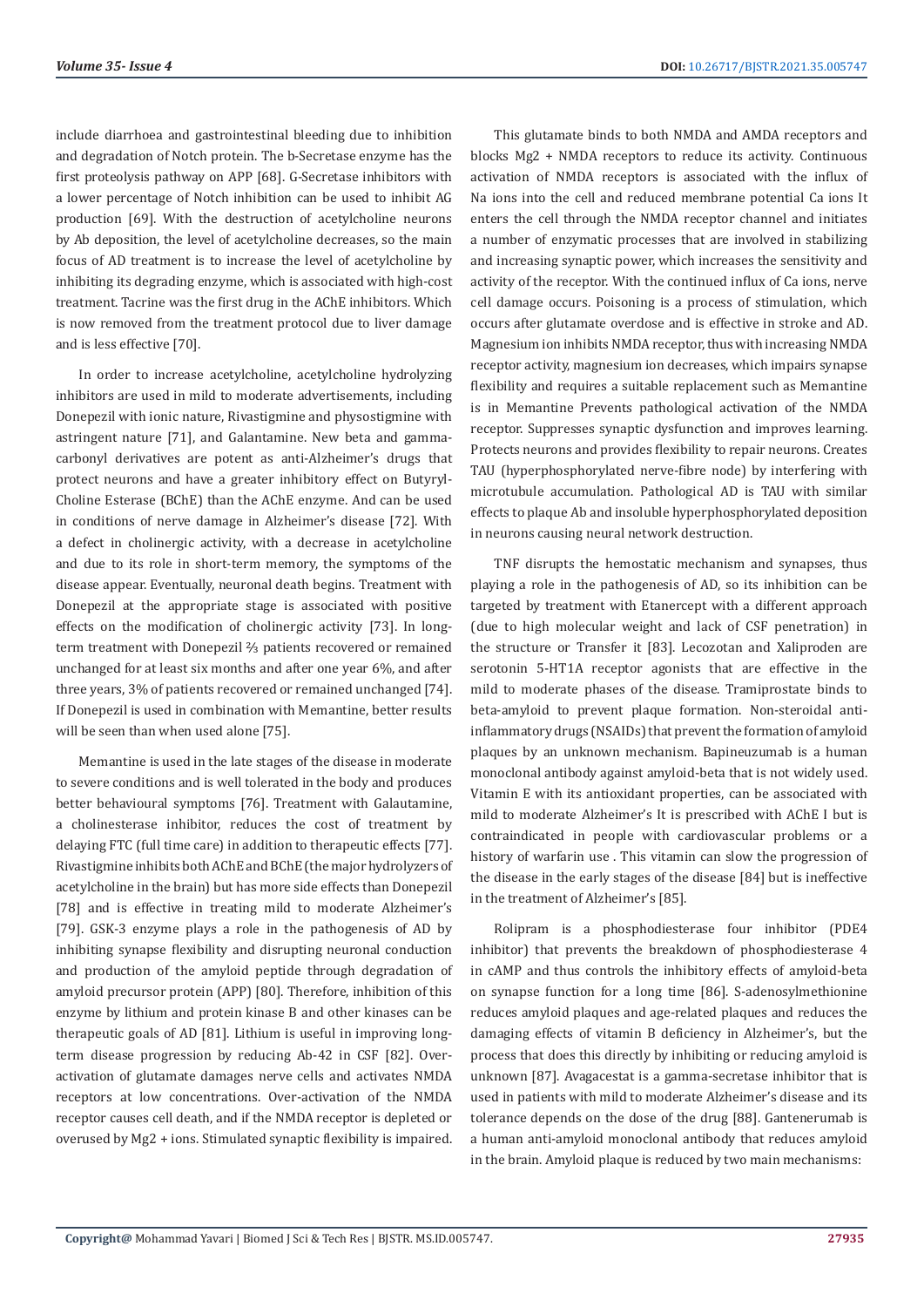- 1. Phagocytosis via FC receptor mediated by microglia
- 2. Direct dissolution, which can lead to a transient increase in amyloid levels in the blood vessels of the brain [89].

Crenezumab is an anti-myeloid monoclonal antibody that delays the onset of cognitive impairment and slows its progression in patients [90]. anti-amyloid plaque antibodies can induce a new therapeutic process in reducing plaque in the treatment of AD by administering Gelsolin (Gm1) [91] peripherally and IA5P intravenously [92] and reducing beta-amyloid. Dantrolene Ryanodine receptor antagonist inhibits the release of calcium from the endoplasmic reticulum and plays a role in the treatment of AD by preventing the accumulation of amyloid and plaque formation in the hippocampus and slowing down the analysis of memory. Intracellular calcium control has an important effect on neuropathology [93]. Pinocembrin is a flavonoid that improves cognition and protection of the nervous and vascular systems and maintains the structure of neuropil and the function of small vessels, reduces the activity of glial cells and the level of inflammatory markers, without changing the myeloid and oxidative stress [94].

Some statins have the ability to cross the blood-brain barrier and reduce the production of beta-amyloid by altering controlled metabolism in the brain [95]. Herbal medicines such as Salvia officials [96], Melisa officials [97] can be used to compensate for cholinergic activity and increase acetylcholine. Withanolides are a group of steroid-C28 lactones that have the great neuroprotective ability [98]. Given the role of insulin in the brain life and the association between low insulin levels and Alzheimer's disease, [99] it is thought to be a link between two factors that have not yet been confirmed in the treatment of AD and require further research. Single-walled carbon nanotubes can deliver Alzheimer's drugs to the target organ, the lysosome. Acetylcholinesterase Due to its acetyl and ammonium structure, it can be easily absorbed by these carbon tubes and into the brain, into the lysosomes of nerve cells. The entry into the lysosome is dose-dependent and enters at low doses and in high doses causes toxic effects on the mitochondrial organ due to the collapse of the mitochondrial membrane potential and overproduction of oxygen-reactive species [100].

The effect of omega-3 fatty acids may be effective in the primary prevention and treatment of the disease by reducing the rate of cognition [101]. Ketones (KBS) are effective in generating extra energy for nerves and modifying metabolism and have proven their role in preventing and preventing the development of the disease by reducing Ab plaques and protecting neurons. Ketones are effective in the disease process depending on other factors such as APOE4 in the presence of this protein. There is a therapeutic property that reduces the level of Ab. Glucose inhibition prevents the production of ketones and increases fat consumption, increases Ab, which neutralizes the ketone treatment process, and glucose

hypometabolism is one of the diagnostic tools in AD. APOE4 is effective in the transfer of beneficial fats and its deficiency increases the plaque Ab. Finally, ketones are effective in reducing blood sugar and fat, increasing APOE4 protein, stabilizing blood sugar and increasing access to important fats, and the importance of a proper diet [102].

Alzheimer's disease has a great impact on the nutritional process of people with it, so the need for counselling is obvious and in case of deficiency of one of the factors, its supplement can be used [103]. Dietary supplements containing a grape-derived polyphenolic drug have been shown to improve cognitive function in Alzheimer's studies, and its monomer-shaped metabolites can accumulate in high concentrations in the brain and enhance cognitive function. Proanthocyanidin, one of the components of this monomer, improves basal synaptic transmission and synapse flexibility and long-term strengthening in hippocampal slices, and long-term treatment with it can improve spatial memory function and restore and reduce nerve function damage [104].

Contrary to the expectation that exercise causes net benefit in the AD process, it may cause some depression and distress in patients and due to the elderly age of patients and their cardiovascular complications, the need for controlled exercise due to its positive trend in patients' performance is evident. Other nonpharmacological treatments include light therapy. The difference in treatment between a person treated with bright light in the morning or in the afternoon and a person exposed to normal light in the home depends on a variety of conditions and requires further research [105]. Stimulation of deep regions of the brain (DBS) can also be effective in reducing the process of hippocampal destruction and cognition [106].

The effect of semantic lexical stimulation (LSS) on the quality of event memory (Episodic) in Alzheimer's patients improves cognitive function, lexical-semantic ability and verbal event memory and working memory, but an effect on executive functions and quality of attention and nonverbal memory and abilities There is no place to show that improving event memory has nothing to do with increasing attention. LSS includes a series of rehabilitation exercises related to meanings and words that, if practised continuously, reorganize semantic memory (general knowledge and real information) into coded declarative memory. This coding of semantic memory contributes to better performance of event memory. Long-term memory is more improved than short-term memory. Neurons are able to respond appropriately to various stimuli due to their flexibility and extensive interconnection [107]. Depression is a common disease with Alzheimer's that should be treated [108]. Depression contributes to the progression of Alzheimer's and the use of sertraline, fluoxetine and clomipramine can alleviate the symptoms of depression [109].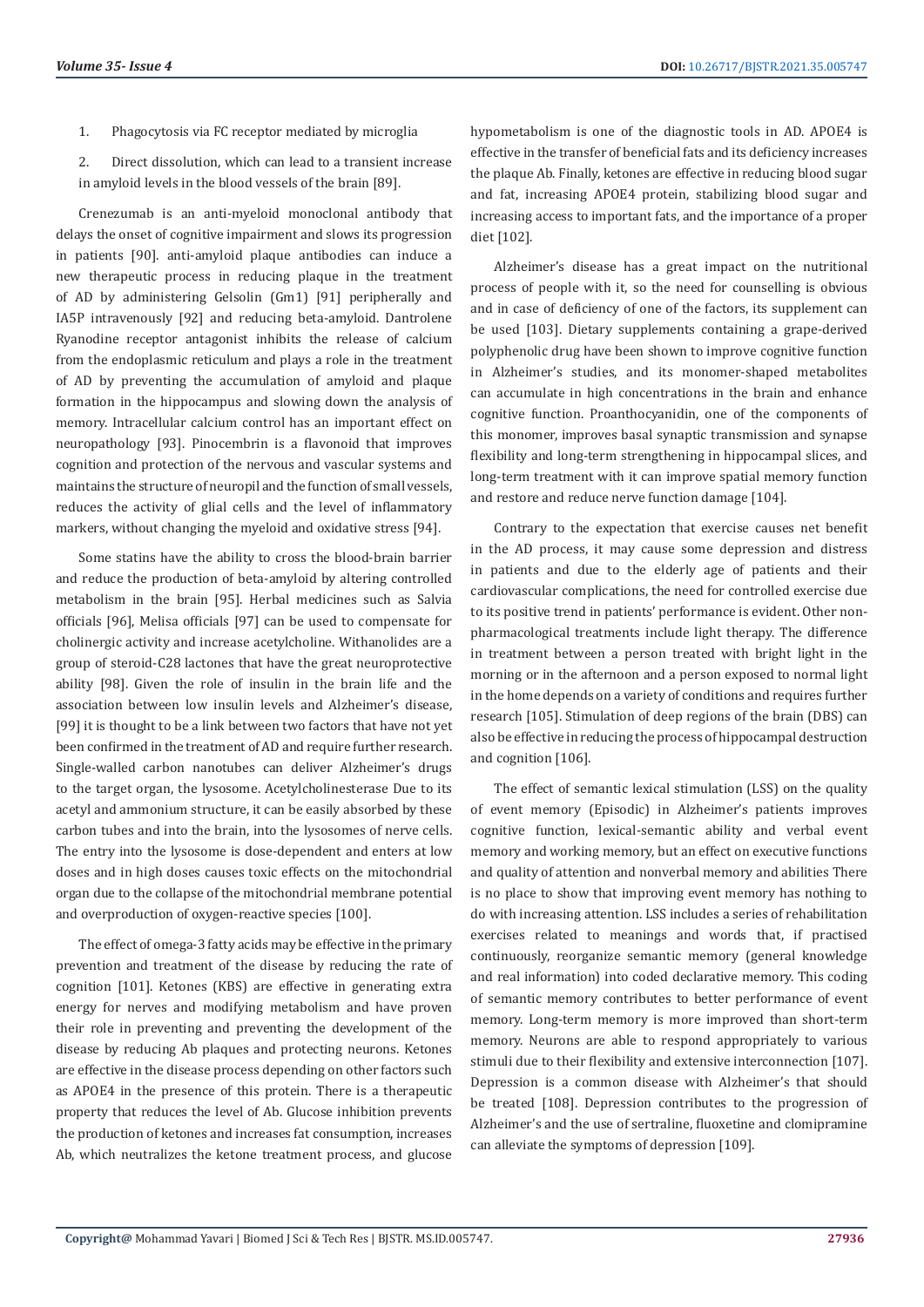Sertraline is one of the antidepressants in the group of serotonin reuptake inhibitors that did not show improvement in cognitive function in patients compared to the control group [110]. Trazodone is a hypnotic antidepressant that has no effect on cognitive impairment in AD [111]. One of the symptoms that may occur in patients with Alzheimer's is obstructive sleep apnea (OSA). Continuous nasal positive air pressure (CPAP) therapy can have a significant impact on the quality of life of people with mild to moderate Alzheimer's. People with lower degrees of depression have responded better to this treatment [112]. One of the problems of people with dementia is apathy. The use of Methylphenidate in these people has led to improved mood, daily life activities and performance and has reduced the difficulty of caregivers [113]. Psychedelic drugs such as Olanzapine and Risperidone are used to treat behavioural disorders in Alzheimer's patients. In the treatment of psychosis in AD patients, the use of Aripiprazole showed better results in secondary outcomes than the primary outcomes in anxiety, agitation, and depression [114]. Risperidone also did not have acceptable results in the treatment of psychosis [115]. One of the psychological problems in AD patients is agitation. Citalopram is an antidepressant drug that affects the genetic diversity of serotonin 2A and 2C receptors (HTR2A, HTR2C) and leads to an antidepressant response [116].

Ganoderma Lucidum spore powder (a type of basidiomycete) has been studied to treat Alzheimer's disease but has no effect on the treatment of Alzheimer's disease in humans. Yokukansan is one of the oldest herbal medicines in Japan that has been studied for its effect on Alzheimer's. It has no effect on improving cognitive functions and its concomitant use with donepezil indicates active symptoms such as paranoid and delusions, hallucinations, functional disorders and Aggression has not improved, but it has a positive effect on daily rhythm regulation, emotional disorders, anxiety and fear, and to a lesser extent affects emotions. In Alzheimer's patients who are taking Atorvastatin with Donepezil due to high blood fats, lowering LDL has no effect on improving Alzheimer's.

#### **References**

- 1. [Campdelacreu J \(2014\) Parkinson's disease and Alzheimer disease:](https://pubmed.ncbi.nlm.nih.gov/22703631/)  [environmental risk factors. Neurolog](https://pubmed.ncbi.nlm.nih.gov/22703631/)ía 29(9): 541-549.
- 2. [De Bruijn RF, Ikram MA \(2014\) Cardiovascular risk factors and future](https://pubmed.ncbi.nlm.nih.gov/25385322/)  [risk of Alzheimer's disease. BMC medicine 12\(1\): 130.](https://pubmed.ncbi.nlm.nih.gov/25385322/)
- 3. [Morris JK, Honea RA, Vidoni ED, Swerdlow RH, Burns JM \(2014\) Is](https://pubmed.ncbi.nlm.nih.gov/24747741/)  [Alzheimer's disease a systemic disease? Biochimica et Biophysica Acta](https://pubmed.ncbi.nlm.nih.gov/24747741/)  [\(BBA\)-Molecular Basis of Disease 1842\(9\): 1340-1349.](https://pubmed.ncbi.nlm.nih.gov/24747741/)
- 4. [Tumminia A, Vinciguerra F, Parisi M, Frittitta L \(2018\) Type 2 diabetes](https://pubmed.ncbi.nlm.nih.gov/30355995/)  [mellitus and alzheimer's disease: Role of insulin signalling and](https://pubmed.ncbi.nlm.nih.gov/30355995/)  [therapeutic implications. International journal of molecular sciences](https://pubmed.ncbi.nlm.nih.gov/30355995/)  [19\(11\): 3306.](https://pubmed.ncbi.nlm.nih.gov/30355995/)
- 5. [Silva MV, Loures CD, Alves LC, De Souza LC, Borges KB, et al. \(2019\)](https://pubmed.ncbi.nlm.nih.gov/31072403/)  [Alzheimer's disease: risk factors and potentially protective measures.](https://pubmed.ncbi.nlm.nih.gov/31072403/)  [Journal of biomedical science 26\(1\): 33.](https://pubmed.ncbi.nlm.nih.gov/31072403/)
- 6. Hickman RA, Faustin A, Wisniewski T (2016) Alzheimer disease and its growing epidemic: risk factors, biomarkers, and the urgent need for therapeutics. Neurologic clinics 34(4): 941-953.
- 7. Crous-Bou M, Minguillón C, Gramunt N, Molinuevo JL (2017) Alzheimer's disease prevention: from risk factors to early intervention. Alzheimer's Research & Therapy 9(1): 71.
- 8. [Kivipelto M, Mangialasche F \(2014\) To what extent can Alzheimer](https://pubmed.ncbi.nlm.nih.gov/25245154/) [disease be prevented? Nature Reviews Neurology 10\(10\): 552-553.](https://pubmed.ncbi.nlm.nih.gov/25245154/)
- 9. [Bane TJ, Cole C \(2015\) Prevention of Alzheimer disease: the roles of](https://pubmed.ncbi.nlm.nih.gov/25839697/) [nutrition and primary care. The Nurse Practitioner 40\(5\): 30-35.](https://pubmed.ncbi.nlm.nih.gov/25839697/)
- 10. [Bonda DJ, Wang X, Perry G, Nunomura A, Tabaton M, et al. \(2010\)](https://pubmed.ncbi.nlm.nih.gov/20394761/) [Oxidative stress in Alzheimer disease: a possibility for prevention.](https://pubmed.ncbi.nlm.nih.gov/20394761/) [Neuropharmacology 59\(4-5\): 290-294.](https://pubmed.ncbi.nlm.nih.gov/20394761/)
- 11. Williams DM, Hä[gg S, Pedersen NL \(2019\) Circulating antioxidants and](https://pubmed.ncbi.nlm.nih.gov/30596810/) [Alzheimer disease prevention: a Mendelian randomization study. The](https://pubmed.ncbi.nlm.nih.gov/30596810/) [American journal of clinical nutrition 109\(1\): 90-98.](https://pubmed.ncbi.nlm.nih.gov/30596810/)
- 12. [Mendiola-Precoma J, Berumen LC, Padilla K, Garcia-Alcocer G \(2016\)](https://www.ncbi.nlm.nih.gov/pmc/articles/PMC4980501/) [Therapies for prevention and treatment of Alzheimer's disease. BioMed](https://www.ncbi.nlm.nih.gov/pmc/articles/PMC4980501/) [research international.](https://www.ncbi.nlm.nih.gov/pmc/articles/PMC4980501/)
- 13. [Fish PV, Steadman D, Bayle ED, Whiting P \(2019\) New approaches for](https://pubmed.ncbi.nlm.nih.gov/30501965/) [the treatment of Alzheimer's disease. Bioorganic & Medicinal Chemistry](https://pubmed.ncbi.nlm.nih.gov/30501965/) [Letters 29\(2\): 125-133.](https://pubmed.ncbi.nlm.nih.gov/30501965/)
- 14. [Coimbra JR, Marques DF, Baptista SJ, Pereira CM, Moreira PI, et al. \(2018\)](https://pubmed.ncbi.nlm.nih.gov/29881722/) [Highlights in BACE1 inhibitors for Alzheimer's disease treatment.](https://pubmed.ncbi.nlm.nih.gov/29881722/) [Frontiers in chemistry 6:178.](https://pubmed.ncbi.nlm.nih.gov/29881722/)
- 15. [Gugliandolo A, Bramanti P, Mazzon E \(2017\) Role of vitamin E in the](https://pubmed.ncbi.nlm.nih.gov/29168797/) [treatment of Alzheimer's disease: Evidence from animal models.](https://pubmed.ncbi.nlm.nih.gov/29168797/) [International journal of molecular sciences 18\(12\): 2504.](https://pubmed.ncbi.nlm.nih.gov/29168797/)
- 16. [Perry DC, Lehmann M, Yokoyama JS, Karydas A, Lee JJ, et al. \(2013\)](https://pubmed.ncbi.nlm.nih.gov/23609919/) [Progranulin mutations as risk factors for Alzheimer disease. JAMA](https://pubmed.ncbi.nlm.nih.gov/23609919/) [neurology 70\(6\): 774-778.](https://pubmed.ncbi.nlm.nih.gov/23609919/)
- 17. [Hickman RA, Faustin A, Wisniewski T \(2016\) Alzheimer disease and](https://pubmed.ncbi.nlm.nih.gov/27720002/) [its growing epidemic: risk factors, biomarkers, and the urgent need for](https://pubmed.ncbi.nlm.nih.gov/27720002/) [therapeutics. Neurologic clinics 34\(4\): 941-953.](https://pubmed.ncbi.nlm.nih.gov/27720002/)
- 18. [Biessels GJ, Kappelle LJ \(2005\) Increased risk of Alzheimer's disease](https://pubmed.ncbi.nlm.nih.gov/16246041/) [in Type II diabetes: insulin resistance of the brain or insulin-induced](https://pubmed.ncbi.nlm.nih.gov/16246041/) [amyloid pathology? Biochemical Society Transactions 33\(5\): 1041-](https://pubmed.ncbi.nlm.nih.gov/16246041/) [1044.](https://pubmed.ncbi.nlm.nih.gov/16246041/)
- 19. [Luchsinger JA, Mayeux R \(2004\) Cardiovascular risk factors and](https://pubmed.ncbi.nlm.nih.gov/15191699/) [Alzheimer's disease. Current atherosclerosis reports 6\(4\): 261-266.](https://pubmed.ncbi.nlm.nih.gov/15191699/)
- 20. [De Bruijn RF, Ikram MA \(2014\) Cardiovascular risk factors and future](https://www.researchgate.net/publication/268234366_Cardiovascular_risk_factors_and_future_Alzheimer) [risk of Alzheimer's disease. BMC medicine 12\(1\): 130.](https://www.researchgate.net/publication/268234366_Cardiovascular_risk_factors_and_future_Alzheimer)
- 21. [Tumminia A, Vinciguerra F, Parisi M, Frittitta L \(2018\) Type 2 diabetes](https://pubmed.ncbi.nlm.nih.gov/30355995/) [mellitus and Alzheimer's disease: Role of insulin signalling and](https://pubmed.ncbi.nlm.nih.gov/30355995/) [therapeutic implications. International journal of molecular sciences](https://pubmed.ncbi.nlm.nih.gov/30355995/) [19\(11\): 3306.](https://pubmed.ncbi.nlm.nih.gov/30355995/)
- 22. Armstrong RA (2013) What causes Alzheimer's disease? Folia Neuropathologica 51(3):169-188.
- 23. [De la Torre JC \(2006\) How do heart disease and stroke become risk](https://pubmed.ncbi.nlm.nih.gov/16945216/) [factors for Alzheimer's disease? Neurological research 28\(6\): 637-644.](https://pubmed.ncbi.nlm.nih.gov/16945216/)
- 24. [Stampfer MJ \(2006\) Cardiovascular disease and Alzheimer's disease:](https://pubmed.ncbi.nlm.nih.gov/16918818/) [common links. Journal of internal medicine 260\(3\): 211-223.](https://pubmed.ncbi.nlm.nih.gov/16918818/)
- 25. Mucke L (2009) Alzheimer's disease. Nature 461(7266): 895-897.
- 26. [Kivipelto M, Laakso MP, Tuomilehto J, Nissinen A, Soininen H \(2002\)](https://pubmed.ncbi.nlm.nih.gov/12056919/) [Hypertension and hypercholesterolaemia as risk factors for Alzheimer's](https://pubmed.ncbi.nlm.nih.gov/12056919/) [disease. CNS drugs 16\(7\): 435-444.](https://pubmed.ncbi.nlm.nih.gov/12056919/)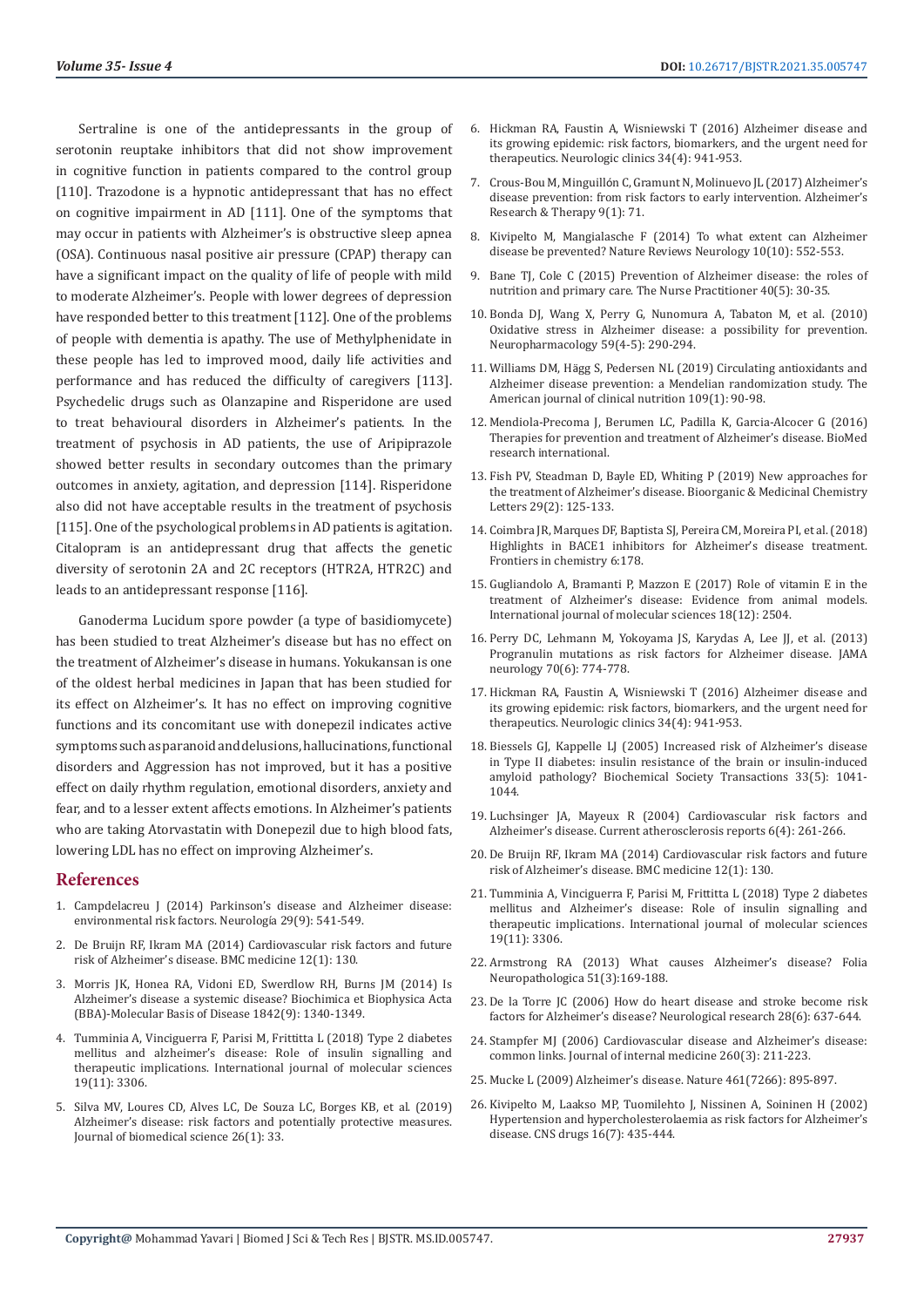- 27. Grande G, Vetrano DL, Mangialasche F (2018) Risk factors and prevention in Alzheimer's disease and dementia. In Neurodegenerative diseases, pp. 93-112.
- 28. [Barbagallo M, Dominguez LJ \(2014\) Type 2 diabetes mellitus and](https://www.ncbi.nlm.nih.gov/pmc/articles/PMC4265876/)  [Alzheimer's disease. World journal of diabetes 5\(6\): 889-893.](https://www.ncbi.nlm.nih.gov/pmc/articles/PMC4265876/)
- 29. [Durazzo TC, Mattsson N, Weiner MW \(2014\) Smoking and increased](https://pubmed.ncbi.nlm.nih.gov/24924665/)  [Alzheimer's disease risk: a review of potential mechanisms. Alzheimer's](https://pubmed.ncbi.nlm.nih.gov/24924665/)  [& Dementia 10: S122-S145.](https://pubmed.ncbi.nlm.nih.gov/24924665/)
- 30. Crous-Bou M, Minguilló[n C, Gramunt N, Molinuevo JL \(2017\) Alzheimer's](https://www.researchgate.net/publication/319652727_Alzheimer)  [disease prevention: from risk factors to early intervention. Alzheimer's](https://www.researchgate.net/publication/319652727_Alzheimer)  [Research & Therapy 9\(1\): 71.](https://www.researchgate.net/publication/319652727_Alzheimer)
- 31. [Masters CL, Bateman R, Blennow K, Rowe CC, Sperling RA, et al. \(2015\)](https://www.nature.com/articles/nrdp201556)  [Alzheimer's disease. Nature reviews. Disease primers 1: 15056.](https://www.nature.com/articles/nrdp201556)
- 32. [Liu R, Li Y \(2019\) Research Progress on Functional Food on Prevention](https://www.researchgate.net/publication/330759562_Research_Progress_on_Functional_Food_on_Prevention_of_Alzheimer_Disease)  [of Alzheimer Disease. Hans journal of food and nutrition science 8\(1\):](https://www.researchgate.net/publication/330759562_Research_Progress_on_Functional_Food_on_Prevention_of_Alzheimer_Disease)  [52-60.](https://www.researchgate.net/publication/330759562_Research_Progress_on_Functional_Food_on_Prevention_of_Alzheimer_Disease)
- 33. [Meyer PF, Tremblay-Mercier J, Leoutsakos J, Madjar C, Lafaille-Maignan](https://pubmed.ncbi.nlm.nih.gov/31427496/)  MÉ[, et al. \(2019\) INTREPAD: A randomized trial of naproxen to slow](https://pubmed.ncbi.nlm.nih.gov/31427496/)  [progress of presymptomatic Alzheimer disease. Neurology 93\(8\): 371.](https://pubmed.ncbi.nlm.nih.gov/31427496/)
- 34. [Gallagher D, Kiss A, Lanctot K, Herrmann N \(2018\) Depression and risk](https://pubmed.ncbi.nlm.nih.gov/29960668/)  [of Alzheimer dementia: a longitudinal analysis to determine predictors](https://pubmed.ncbi.nlm.nih.gov/29960668/)  [of increased risk among older adults with depression. The American](https://pubmed.ncbi.nlm.nih.gov/29960668/)  [Journal of Geriatric Psychiatry 26\(8\): 819-827.](https://pubmed.ncbi.nlm.nih.gov/29960668/)
- 35. [Santos-Lozano A, Pareja-Galeano H, Sanchis-Gomar F, Quind](https://pubmed.ncbi.nlm.nih.gov/27492909/)ós-Rubial [M, Fiuza-Luces C, et al. \(2016\) Physical activity and Alzheimer disease:](https://pubmed.ncbi.nlm.nih.gov/27492909/)  [a protective association. In Mayo Clinic Proceedings 91\(8\): 999-1020.](https://pubmed.ncbi.nlm.nih.gov/27492909/)
- 36. [Caselli RJ, Langbaum J, Marchant GE, Lindor RA, Hunt KS, et al. \(2014\)](https://pubmed.ncbi.nlm.nih.gov/25171823/)  [Public perceptions of presymptomatic testing for Alzheimer disease. In](https://pubmed.ncbi.nlm.nih.gov/25171823/)  [Mayo Clinic Proceedings 89\(10\): 1389-1396.](https://pubmed.ncbi.nlm.nih.gov/25171823/)
- 37. [Filley CM \(2015\) Alzheimer disease prevention: new optimism.](https://pubmed.ncbi.nlm.nih.gov/29443207/)  [Neurology: Clinical Practice 5\(3\): 193-200.](https://pubmed.ncbi.nlm.nih.gov/29443207/)
- 38. [Mullard A \(2012\) Sting of Alzheimer's failures offset by upcoming](https://pubmed.ncbi.nlm.nih.gov/22935790/)  [prevention trials. Nat Rev Drug Discov 11\(9\): 657-660.](https://pubmed.ncbi.nlm.nih.gov/22935790/)
- 39. [Burns JM, Klunk WE \(2012\) Predicting positivity for a new era of](https://pubmed.ncbi.nlm.nih.gov/22972636/)  [Alzheimer disease prevention trials. Neurology 79\(15\): 1530-1531.](https://pubmed.ncbi.nlm.nih.gov/22972636/)
- 40. [Athanasopoulos D, Karagiannis G, Tsolaki M \(2016\) Recent findings in](https://www.researchgate.net/publication/308181663_Recent_Findings_in_Alzheimer_Disease_and_Nutrition_Focusing_on_Epigenetics)  [Alzheimer disease and nutrition focusing on epigenetics. Advances in](https://www.researchgate.net/publication/308181663_Recent_Findings_in_Alzheimer_Disease_and_Nutrition_Focusing_on_Epigenetics)  [Nutrition 7\(5\): 917-927.](https://www.researchgate.net/publication/308181663_Recent_Findings_in_Alzheimer_Disease_and_Nutrition_Focusing_on_Epigenetics)
- 41. [Hazell AS, Normandin L, Norenberg MD, Kennedy G, Yi JH \(2006\)](https://pubmed.ncbi.nlm.nih.gov/16384640/)  [Alzheimer type II astrocytic changes following sub-acute exposure to](https://pubmed.ncbi.nlm.nih.gov/16384640/)  [manganese and its prevention by antioxidant treatment. Neuroscience](https://pubmed.ncbi.nlm.nih.gov/16384640/)  [letters 396\(3\): 167-171.](https://pubmed.ncbi.nlm.nih.gov/16384640/)
- 42. [Grundman M \(2000\) Vitamin E and Alzheimer disease: the basis for](https://pubmed.ncbi.nlm.nih.gov/10681271/)  [additional clinical trials. The American journal of clinical nutrition](https://pubmed.ncbi.nlm.nih.gov/10681271/)  [71\(2\): 630S-636S.](https://pubmed.ncbi.nlm.nih.gov/10681271/)
- 43. [Evans DA, Hebert LE, Beckett LA, Scherr PA, Albert MS, et al. \(1997\)](https://pubmed.ncbi.nlm.nih.gov/9362989/)  [Education and other measures of socioeconomic status and risk of](https://pubmed.ncbi.nlm.nih.gov/9362989/)  [incident Alzheimer disease in a defined population of older persons.](https://pubmed.ncbi.nlm.nih.gov/9362989/)  [Archives of neurology 54\(11\):1399-1405.](https://pubmed.ncbi.nlm.nih.gov/9362989/)
- 44. Peter-Derex L, Yammine P, Bastuji H, Croisile B (2015) Sleep and Alzheimer's disease. Sleep medicine reviews 19: 29-38.
- 45. [De Souza MC, Da Rocha Alves AB, De Lima DS, De Oliveira LR, Da](http://imedicalpublisher.com/ojs/index.php/iam/article/view/2386)  [Silva JK, et al. \(2017\) The Treatment Of Alzheimer In The Context Of](http://imedicalpublisher.com/ojs/index.php/iam/article/view/2386)  [Musicotherapy. International Archives of Medicine.](http://imedicalpublisher.com/ojs/index.php/iam/article/view/2386)
- 46. [Scalco MZ, Van Reekum R \(2006\) Prevention of Alzheimer disease.](https://pubmed.ncbi.nlm.nih.gov/16529393/)  [Encouraging evidence. Canadian family physician 52\(2\): 200-207.](https://pubmed.ncbi.nlm.nih.gov/16529393/)
- 47. [Rusanen M, Kivipelto M, Quesenberry CP, Zhou J, Whitmer RA \(2011\)](https://pubmed.ncbi.nlm.nih.gov/20975015/) [Heavy smoking in midlife and long-term risk of Alzheimer disease and](https://pubmed.ncbi.nlm.nih.gov/20975015/) [vascular dementia. Archives of internal medicine 171\(4\): 333-339.](https://pubmed.ncbi.nlm.nih.gov/20975015/)
- 48. [Swaminathan A, Jicha GA \(2014\) Nutrition and prevention of Alzheimer's](https://pubmed.ncbi.nlm.nih.gov/25368575/) [dementia. Frontiers in aging neuroscience 6: 282.](https://pubmed.ncbi.nlm.nih.gov/25368575/)
- 49. [Shah R \(2013\) The role of nutrition and diet in Alzheimer disease: a](https://pubmed.ncbi.nlm.nih.gov/23419980/) [systematic review. Journal of the American Medical Directors Association](https://pubmed.ncbi.nlm.nih.gov/23419980/) [14\(6\): 398-402.](https://pubmed.ncbi.nlm.nih.gov/23419980/)
- 50. Winslow BT, Onysko M, Stob CM, Hazlewood KA (2011) Treatment of Alzheimer disease. American family physician 83(12): 1403-1412.
- 51. [Scarmeas N, Anastasiou CA, Yannakoulia M \(2018\) Nutrition and](https://pubmed.ncbi.nlm.nih.gov/30244829/) [prevention of cognitive impairment. The Lancet Neurology 17\(11\):](https://pubmed.ncbi.nlm.nih.gov/30244829/) [1006-1015.](https://pubmed.ncbi.nlm.nih.gov/30244829/)
- 52. Lange KW (2019) Mediterranean diet and Alzheimer's disease. Movement and Nutrition in Health and Disease.
- 53. Fernández SS, Ribeiro SM (2018) Nutrition and Alzheimer disease. Clinics in geriatric medicine 34(4): 677-697.
- 54. [Mount C, Downton C \(2006\) Alzheimer disease: progress or profit?](https://pubmed.ncbi.nlm.nih.gov/16829947/) [Nature medicine 12\(7\): 780-784.](https://pubmed.ncbi.nlm.nih.gov/16829947/)
- 55. [Ringman JM, Goate A, Masters CL, Cairns NJ, Danek A, et al. \(2014\) Genetic](https://pubmed.ncbi.nlm.nih.gov/25217249/) [heterogeneity in Alzheimer disease and implications for treatment](https://pubmed.ncbi.nlm.nih.gov/25217249/) [strategies. Current neurology and neuroscience reports 14\(11\): 499.](https://pubmed.ncbi.nlm.nih.gov/25217249/)
- 56. [Cavalli E, Battaglia G, Basile MS, Bruno V, Petralia MC, et al. \(2020\)](https://pubmed.ncbi.nlm.nih.gov/32183090/) [Exploratory analysis of iPSCS-derived neuronal cells as predictors of](https://pubmed.ncbi.nlm.nih.gov/32183090/) [diagnosis and treatment of Alzheimer disease. Brain sciences 10\(3\):](https://pubmed.ncbi.nlm.nih.gov/32183090/) [166.](https://pubmed.ncbi.nlm.nih.gov/32183090/)
- 57. [Holtzman DM, Mandelkow E, Selkoe DJ \(2012\) Alzheimer disease in](https://www.ncbi.nlm.nih.gov/pmc/articles/PMC3543098/) [2020. Cold Spring Harbor perspectives in medicine 2\(11\): a011585.](https://www.ncbi.nlm.nih.gov/pmc/articles/PMC3543098/)
- 58. [Romero A, Cacabelos R, Oset-Gasque MJ, Samadi A, Marco-Contelles](https://www.sciencedirect.com/science/article/pii/S0960894X13001911) [J \(2013\) Novel tacrine-related drugs as potential candidates for the](https://www.sciencedirect.com/science/article/pii/S0960894X13001911) [treatment of Alzheimer's disease. Bioorganic & medicinal chemistry](https://www.sciencedirect.com/science/article/pii/S0960894X13001911) [letters 23\(7\): 1916-1922.](https://www.sciencedirect.com/science/article/pii/S0960894X13001911)
- 59. [Farlow MR, Cummings JL \(2007\) Effective pharmacologic management](https://pubmed.ncbi.nlm.nih.gov/17466645/) [of Alzheimer's disease. The American journal of medicine 120\(5\): 388-](https://pubmed.ncbi.nlm.nih.gov/17466645/) [397.](https://pubmed.ncbi.nlm.nih.gov/17466645/)
- 60. [Neugroschl J, Sano M \(2009\) An update on treatment and prevention](https://pubmed.ncbi.nlm.nih.gov/19664366/) [strategies for Alzheimer's disease. Current Neurology and Neuroscience](https://pubmed.ncbi.nlm.nih.gov/19664366/) [Reports 9\(5\): 368-376.](https://pubmed.ncbi.nlm.nih.gov/19664366/)
- 61. Miguel-Á[lvarez M, Santos-Lozano A, Sanchis-Gomar F, Fiuza-Luces C,](https://pubmed.ncbi.nlm.nih.gov/25644018/) [Pareja-Galeano H, et al. \(2015\) Non-steroidal anti-inflammatory drugs](https://pubmed.ncbi.nlm.nih.gov/25644018/) [as a treatment for Alzheimer's disease: a systematic review and meta](https://pubmed.ncbi.nlm.nih.gov/25644018/)[analysis of treatment effect. Drugs & aging 32\(2\):139-147.](https://pubmed.ncbi.nlm.nih.gov/25644018/)
- 62. [Delagarza VW \(2003\) Pharmacologic treatment of Alzheimer's disease:](https://pubmed.ncbi.nlm.nih.gov/14567491/) [an update. American Family Physician 68\(7\): 1365-1372.](https://pubmed.ncbi.nlm.nih.gov/14567491/)
- 63. [Henley DB, May PC, Dean RA, Siemers ER \(2009\) Development of](https://pubmed.ncbi.nlm.nih.gov/19527190/) [semagacestat \(LY450139\), a functional](https://pubmed.ncbi.nlm.nih.gov/19527190/) γ-secretase inhibitor, for the [treatment of Alzheimer's disease. Expert opinion on pharmacotherapy](https://pubmed.ncbi.nlm.nih.gov/19527190/) [10\(10\): 1657-1664.](https://pubmed.ncbi.nlm.nih.gov/19527190/)
- 64. [Doody RS, Raman R, Farlow M, Iwatsubo T, Vellas B, et al. \(2013\) A](https://pubmed.ncbi.nlm.nih.gov/23883379/) [phase 3 trial of semagacestat for treatment of Alzheimer's disease. New](https://pubmed.ncbi.nlm.nih.gov/23883379/) [England Journal of Medicine 369\(4\): 341-350.](https://pubmed.ncbi.nlm.nih.gov/23883379/)
- 65. [Waite LM \(2015\) Treatment for Alzheimer's disease: has anything](https://pubmed.ncbi.nlm.nih.gov/26648618/) [changed? Australian prescriber 38\(2\): 60-63.](https://pubmed.ncbi.nlm.nih.gov/26648618/)
- 66. [Wessels AM, Tariot PN, Zimmer JA, Selzler KJ, Bragg SM, et al. \(2020\)](https://pubmed.ncbi.nlm.nih.gov/31764959/) [Efficacy and safety of lanabecestat for treatment of early and mild](https://pubmed.ncbi.nlm.nih.gov/31764959/) [Alzheimer disease: the AMARANTH and DAYBREAK-ALZ randomized](https://pubmed.ncbi.nlm.nih.gov/31764959/) [clinical trials. JAMA neurology 77\(2\): 199-209.](https://pubmed.ncbi.nlm.nih.gov/31764959/)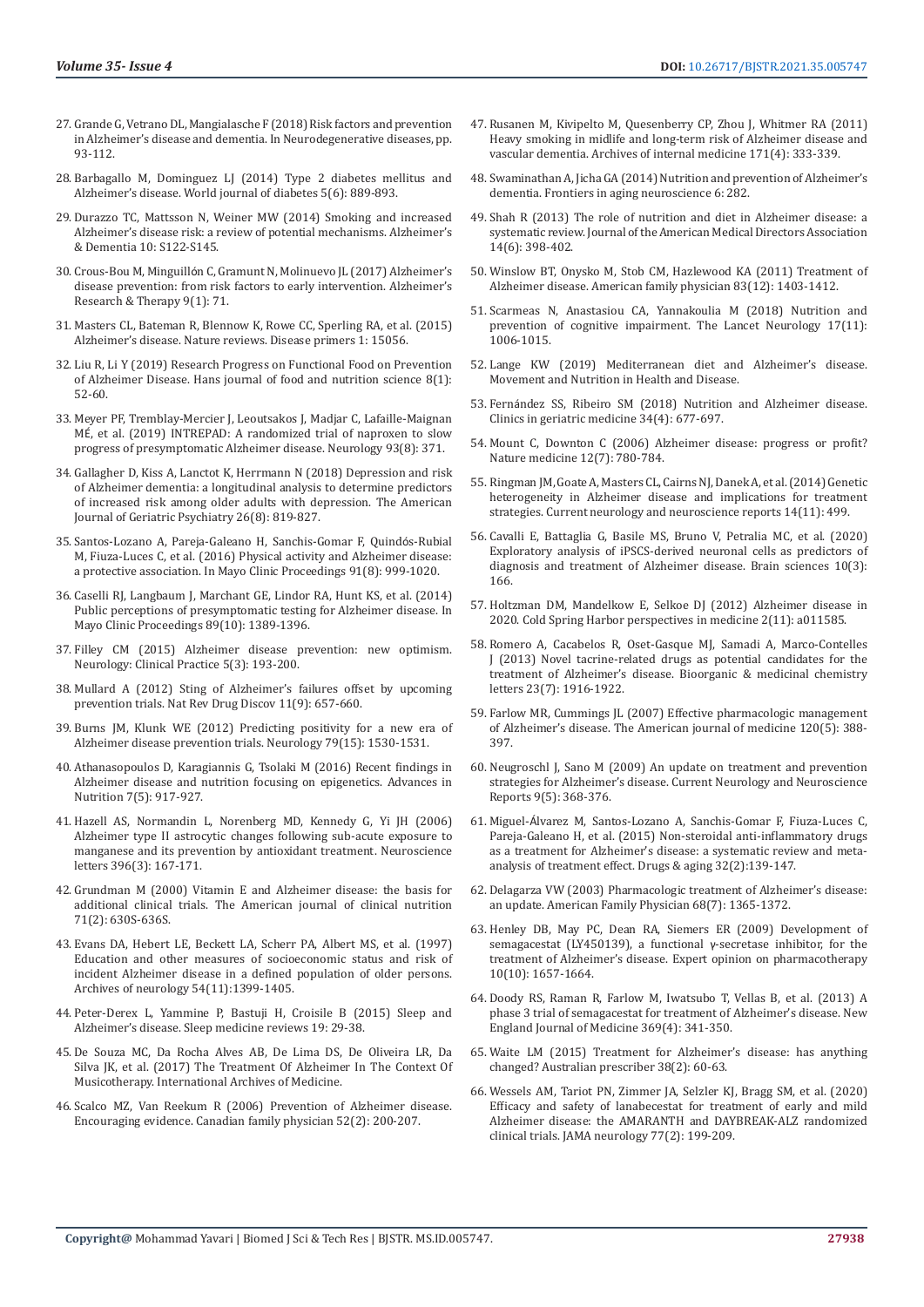- 67. [Selkoe DJ \(2001\) Presenilin, Notch, and the genesis and treatment of](https://pubmed.ncbi.nlm.nih.gov/11572965/)  [Alzheimer's disease. Proceedings of the National Academy of Sciences](https://pubmed.ncbi.nlm.nih.gov/11572965/)  [98\(20\): 11039-11041.](https://pubmed.ncbi.nlm.nih.gov/11572965/)
- 68. [Rice DP, Fillit HM, Max W, Knopman DS, Lloyd JR, et al. \(2001\) Prevalence,](https://pubmed.ncbi.nlm.nih.gov/11519239/)  [costs, and treatment of Alzheimer's disease and related dementia: a](https://pubmed.ncbi.nlm.nih.gov/11519239/)  [managed care perspective. American Journal of Managed Care 7\(8\):](https://pubmed.ncbi.nlm.nih.gov/11519239/)  [809-818.](https://pubmed.ncbi.nlm.nih.gov/11519239/)
- 69. Schneider LS (2001) Treatment of Alzheimer's disease with cholinesterase inhibitors. Clinics in geriatric medicine 17(2): 337-358.
- 70. [Otto R, Penzis R, Gaube F, Winckler T, Appenroth D, et al. \(2014\) Beta](https://www.sciencedirect.com/science/article/abs/pii/S0223523414008666)  [and gamma carboline derivatives as potential anti-Alzheimer agents: a](https://www.sciencedirect.com/science/article/abs/pii/S0223523414008666)  [comparison. European journal of medicinal chemistry 87: 63-70.](https://www.sciencedirect.com/science/article/abs/pii/S0223523414008666)
- 71. [Hashimoto M, Kazui H, Matsumoto K, Nakano Y, Yasuda M, et al. \(2005\)](https://pubmed.ncbi.nlm.nih.gov/15800138/)  [Does donepezil treatment slow the progression of hippocampal atrophy](https://pubmed.ncbi.nlm.nih.gov/15800138/)  [in patients with Alzheimer's disease? American Journal of Psychiatry](https://pubmed.ncbi.nlm.nih.gov/15800138/)  [162\(4\): 676-682.](https://pubmed.ncbi.nlm.nih.gov/15800138/)
- 72. [Danysz W, Parsons CG \(2003\) The NMDA receptor antagonist](https://pubmed.ncbi.nlm.nih.gov/12973747/)  [memantine as a symptomatological and neuroprotective treatment](https://pubmed.ncbi.nlm.nih.gov/12973747/)  [for Alzheimer's disease: preclinical evidence. International journal of](https://pubmed.ncbi.nlm.nih.gov/12973747/)  [geriatric psychiatry 18\(S1\): S23-S32.](https://pubmed.ncbi.nlm.nih.gov/12973747/)
- 73. [Van Dyck CH, Schmitt FA, Olin JT \(2006\) A responder analysis of](https://pubmed.ncbi.nlm.nih.gov/16670247/)  [memantine treatment in patients with Alzheimer disease maintained on](https://pubmed.ncbi.nlm.nih.gov/16670247/)  [donepezil. The American journal of geriatric psychiatry 14\(5\): 428-437.](https://pubmed.ncbi.nlm.nih.gov/16670247/)
- 74. [Peskind ER, Potkin SG, Pomara N, Ott BR, Graham SM, et al. \(2006\)](https://pubmed.ncbi.nlm.nih.gov/16861375/)  [Memantine treatment in mild to moderate Alzheimer disease: a 24](https://pubmed.ncbi.nlm.nih.gov/16861375/) [week randomized, controlled trial. The American Journal of Geriatric](https://pubmed.ncbi.nlm.nih.gov/16861375/)  [Psychiatry 14\(8\): 704-715.](https://pubmed.ncbi.nlm.nih.gov/16861375/)
- 75. [Garfield FB, Getsios D, Caro JJ, Wimo A, Winblad B \(2002\) Assessment of](https://pubmed.ncbi.nlm.nih.gov/12141890/)  [health economics in Alzheimer's disease \(AHEAD\). Pharmacoeconomics](https://pubmed.ncbi.nlm.nih.gov/12141890/)  [20\(9\): 629-637.](https://pubmed.ncbi.nlm.nih.gov/12141890/)
- 76. [Bullock R, Touchon J, Bergman H, Gambina G, He Y, et al. \(2005\)](https://pubmed.ncbi.nlm.nih.gov/16083542/)  [Rivastigmine and donepezil treatment in moderate to moderately-severe](https://pubmed.ncbi.nlm.nih.gov/16083542/)  [Alzheimer's disease over a 2-year period. Current medical research and](https://pubmed.ncbi.nlm.nih.gov/16083542/)  [opinion 21\(8\): 1317-1327.](https://pubmed.ncbi.nlm.nih.gov/16083542/)
- 77. [Del Ser T, Steinwachs KC, Gertz HJ, Andres MV, Gomez-Carrillo B, et](https://pubmed.ncbi.nlm.nih.gov/22936007/)  [al. \(2013\) Treatment of Alzheimer's disease with the GSK-3 inhibitor](https://pubmed.ncbi.nlm.nih.gov/22936007/)  [tideglusib: a pilot study. Journal of Alzheimer's Disease 33\(1\): 205-215.](https://pubmed.ncbi.nlm.nih.gov/22936007/)
- 78. [Andrade Nunes M, Araujo Viel T, Sousa Buck H \(2013\) Microdose lithium](https://pubmed.ncbi.nlm.nih.gov/22746245/)  [treatment stabilized cognitive impairment in patients with Alzheimer's](https://pubmed.ncbi.nlm.nih.gov/22746245/)  [disease. Current Alzheimer Research 10\(1\): 104-107.](https://pubmed.ncbi.nlm.nih.gov/22746245/)
- 79. [Hampel H, Ewers M, B](https://pubmed.ncbi.nlm.nih.gov/19573486/)ürger K, Annas P, Mörtberg A, et al. (2009) [Lithium trial in Alzheimer's disease: a randomized, single-blind,](https://pubmed.ncbi.nlm.nih.gov/19573486/)  [placebocontrolled, multicenter 10-week study. The Journal of clinical](https://pubmed.ncbi.nlm.nih.gov/19573486/)  [psychiatry 70\(6\): 922-931.](https://pubmed.ncbi.nlm.nih.gov/19573486/)
- 80. [Tobinick E \(2007\) Perispinal etanercept for treatment of Alzheimer's](https://pubmed.ncbi.nlm.nih.gov/18220520/)  [disease. Current Alzheimer Research 4\(5\): 550-552.](https://pubmed.ncbi.nlm.nih.gov/18220520/)
- 81. Cummings JL, Cole G (2002) Alzheimer disease. Jama 287(18): 2335- 2338.
- 82. [Brewer GJ \(2010\) Why vitamin E therapy fails for treatment of Alzheimer](https://pubmed.ncbi.nlm.nih.gov/20061623/)  [disease. Journal of Alzheimer's disease: JAD 19\(1\): 27-30.](https://pubmed.ncbi.nlm.nih.gov/20061623/)
- 83. [Gong B, Vitolo OV, Trinchese F, Liu S, Shelanski M, et al. \(2004\) Persistent](https://pubmed.ncbi.nlm.nih.gov/15578094/)  [improvement in synaptic and cognitive functions in an Alzheimer mouse](https://pubmed.ncbi.nlm.nih.gov/15578094/)  [model after rolipram treatment. The Journal of clinical investigation](https://pubmed.ncbi.nlm.nih.gov/15578094/)  [114\(11\): 1624-1634.](https://pubmed.ncbi.nlm.nih.gov/15578094/)
- 84. [Fuso A, Nicolia V, Ricceri L, Cavallaro RA, Isopi E, et al. \(2012\)](https://pubmed.ncbi.nlm.nih.gov/22221883/)  [S-adenosylmethionine reduces the progress of the Alzheimer-like](https://pubmed.ncbi.nlm.nih.gov/22221883/)  [features induced by B-vitamin deficiency in mice. Neurobiology of aging](https://pubmed.ncbi.nlm.nih.gov/22221883/)  [33\(7\): 1482.](https://pubmed.ncbi.nlm.nih.gov/22221883/)
- 85. [Coric V, Van Dyck CH, Salloway S, Andreasen N, Brody M, et al. \(2012\)](https://pubmed.ncbi.nlm.nih.gov/22892585/) Safety and tolerability of the γ[-secretase inhibitor avagacestat in a phase](https://pubmed.ncbi.nlm.nih.gov/22892585/) [2 study of mild to moderate Alzheimer disease. Archives of neurology](https://pubmed.ncbi.nlm.nih.gov/22892585/) [69\(11\): 1430-1440.](https://pubmed.ncbi.nlm.nih.gov/22892585/)
- 86. [Ostrowitzki S, Deptula D, Thurfjell L, Barkhof F, Bohrmann B, et al. \(2012\)](https://pubmed.ncbi.nlm.nih.gov/21987394/) [Mechanism of amyloid removal in patients with Alzheimer disease](https://pubmed.ncbi.nlm.nih.gov/21987394/) [treated with gantenerumab. Archives of neurology 69\(2\): 198-207.](https://pubmed.ncbi.nlm.nih.gov/21987394/)
- 87. [Tariot PN, Lopera F, Langbaum JB, Thomas RG, Hendrix S, et al. \(2018\)](https://pubmed.ncbi.nlm.nih.gov/29955659/) [The Alzheimer's Prevention Initiative Autosomal-Dominant Alzheimer's](https://pubmed.ncbi.nlm.nih.gov/29955659/) [Disease Trial: A study of crenezumab versus placebo in preclinical PSEN1](https://pubmed.ncbi.nlm.nih.gov/29955659/) [E280A mutation carriers to evaluate efficacy and safety in the treatment](https://pubmed.ncbi.nlm.nih.gov/29955659/) [of autosomal-dominant Alzheimer's disease, including a placebo-treated](https://pubmed.ncbi.nlm.nih.gov/29955659/) [noncarrier cohort. Alzheimer's & Dementia: Translational Research &](https://pubmed.ncbi.nlm.nih.gov/29955659/) [Clinical Interventions 4: 150-160.](https://pubmed.ncbi.nlm.nih.gov/29955659/)
- 88. [Matsuoka Y, Saito M, La Francois J, Saito M, Gaynor K, et al. \(2003\)](https://pubmed.ncbi.nlm.nih.gov/12514198/) [Novel therapeutic approach for the treatment of Alzheimer's disease](https://pubmed.ncbi.nlm.nih.gov/12514198/) [by peripheral administration of agents with an affinity to](https://pubmed.ncbi.nlm.nih.gov/12514198/) β-amyloid. [Journal of Neuroscience 23\(1\): 29-33.](https://pubmed.ncbi.nlm.nih.gov/12514198/)
- 89. [Adessi C, Frossard MJ, Boissard C, Fraga S, Bieler S, et al. \(2003\)](https://pubmed.ncbi.nlm.nih.gov/12578830/) [Pharmacological profiles of peptide drug candidates for the treatment](https://pubmed.ncbi.nlm.nih.gov/12578830/) [of Alzheimer's disease. Journal of Biological chemistry 278\(16\): 13905-](https://pubmed.ncbi.nlm.nih.gov/12578830/) [13911](https://pubmed.ncbi.nlm.nih.gov/12578830/)
- 90. [Peng J, Liang G, Inan S, Wu Z, Joseph DJ, et al. \(2012\) Dantrolene](https://pubmed.ncbi.nlm.nih.gov/22516463/) [ameliorates cognitive decline and neuropathology in Alzheimer triple](https://pubmed.ncbi.nlm.nih.gov/22516463/) [transgenic mice. Neuroscience letters 516\(2\): 274-279.](https://pubmed.ncbi.nlm.nih.gov/22516463/)
- 91. [Liu R, Li JZ, Song JK, Zhou D, Huang C, et al. \(2014\) Pinocembrin improves](https://pubmed.ncbi.nlm.nih.gov/24468471/) [cognition and protects the neurovascular unit in Alzheimer related](https://pubmed.ncbi.nlm.nih.gov/24468471/) [deficits. Neurobiology of aging 35\(6\): 1275-1285.](https://pubmed.ncbi.nlm.nih.gov/24468471/)
- 92. Serrano-Pozo A, Vega GL, Lü[tjohann D, Locascio JJ, Tennis MK, et al.](https://pubmed.ncbi.nlm.nih.gov/20473136/) [\(2010\) Effects of simvastatin on cholesterol metabolism and Alzheimer](https://pubmed.ncbi.nlm.nih.gov/20473136/) [disease biomarkers. Alzheimer disease and associated disorders 24\(3\):](https://pubmed.ncbi.nlm.nih.gov/20473136/) [220-226.](https://pubmed.ncbi.nlm.nih.gov/20473136/)
- 93. [Akhondzadeh S, Noroozian M, Mohammadi M, Ohadinia S, Jamshidi AH,](https://pubmed.ncbi.nlm.nih.gov/12605619/) [et al. \(2003\) Salvia officinalis extract in the treatment of patients with](https://pubmed.ncbi.nlm.nih.gov/12605619/) [mild to moderate Alzheimer's disease: a double blind, randomized and](https://pubmed.ncbi.nlm.nih.gov/12605619/) [placebo-controlled trial. Journal of clinical pharmacy and therapeutics](https://pubmed.ncbi.nlm.nih.gov/12605619/) [28\(1\): 53-59.](https://pubmed.ncbi.nlm.nih.gov/12605619/)
- 94. [Akhondzadeh S, Noroozian M, Mohammadi M, Ohadinia S, Jamshidi](https://pubmed.ncbi.nlm.nih.gov/12810768/) [AH, et al. \(2003\) Melissa officinalis extract in the treatment of patients](https://pubmed.ncbi.nlm.nih.gov/12810768/) [with mild to moderate Alzheimer's disease: a doubleblind, randomised,](https://pubmed.ncbi.nlm.nih.gov/12810768/) [placebo controlled trial. Journal of Neurology, Neurosurgery &](https://pubmed.ncbi.nlm.nih.gov/12810768/) [Psychiatry 74\(7\): 863-866.](https://pubmed.ncbi.nlm.nih.gov/12810768/)
- 95. [Grover A, Shandilya A, Agrawal V, Bisaria VS, Sundar D \(2012\)](https://pubmed.ncbi.nlm.nih.gov/22208270/) [Computational evidence to inhibition of human acetyl cholinesterase](https://pubmed.ncbi.nlm.nih.gov/22208270/) [by withanolide a for Alzheimer treatment. Journal of Biomolecular](https://pubmed.ncbi.nlm.nih.gov/22208270/) [Structure and Dynamics 29\(4\): 651-662.](https://pubmed.ncbi.nlm.nih.gov/22208270/)
- 96. [Craft S, Raman R, Chow TW, Rafii MS, Sun CK, et al. \(2020\) Safety, efficacy,](https://pubmed.ncbi.nlm.nih.gov/32568367/) [and feasibility of intranasal insulin for the treatment of mild cognitive](https://pubmed.ncbi.nlm.nih.gov/32568367/) [impairment and Alzheimer disease dementia: a randomized clinical](https://pubmed.ncbi.nlm.nih.gov/32568367/) [trial. JAMA neurology 77\(9\): 1099-1109.](https://pubmed.ncbi.nlm.nih.gov/32568367/)
- 97. [Yang Z, Zhang Y, Yang Y, Sun L, Han D, et al. \(2010\) Pharmacological](https://pubmed.ncbi.nlm.nih.gov/20056170/) [and toxicological target organelles and safe use of single-walled carbon](https://pubmed.ncbi.nlm.nih.gov/20056170/) [nanotubes as drug carriers in treating Alzheimer disease. Nanomedicine:](https://pubmed.ncbi.nlm.nih.gov/20056170/) [Nanotechnology, Biology and Medicine 6\(3\): 427-441.](https://pubmed.ncbi.nlm.nih.gov/20056170/)
- 98. Freund-Levi Y, Eriksdotter-Jö[nhagen M, Cederholm T, Basun H, Faxen-](https://pubmed.ncbi.nlm.nih.gov/17030655/)Irving G, et al. (2006) ω[-3 fatty acid treatment in 174 patients with mild](https://pubmed.ncbi.nlm.nih.gov/17030655/) [to moderate Alzheimer disease: OmegAD study: a randomized double](https://pubmed.ncbi.nlm.nih.gov/17030655/)[blind trial. Archives of neurology 63\(10\): 1402-1408.](https://pubmed.ncbi.nlm.nih.gov/17030655/)
- 99. [Broom GM, Shaw IC, Rucklidge JJ \(2019\) The ketogenic diet as a potential](https://pubmed.ncbi.nlm.nih.gov/30554068/) [treatment and prevention strategy for Alzheimer's disease. Nutrition 60:](https://pubmed.ncbi.nlm.nih.gov/30554068/) [118-121.](https://pubmed.ncbi.nlm.nih.gov/30554068/)